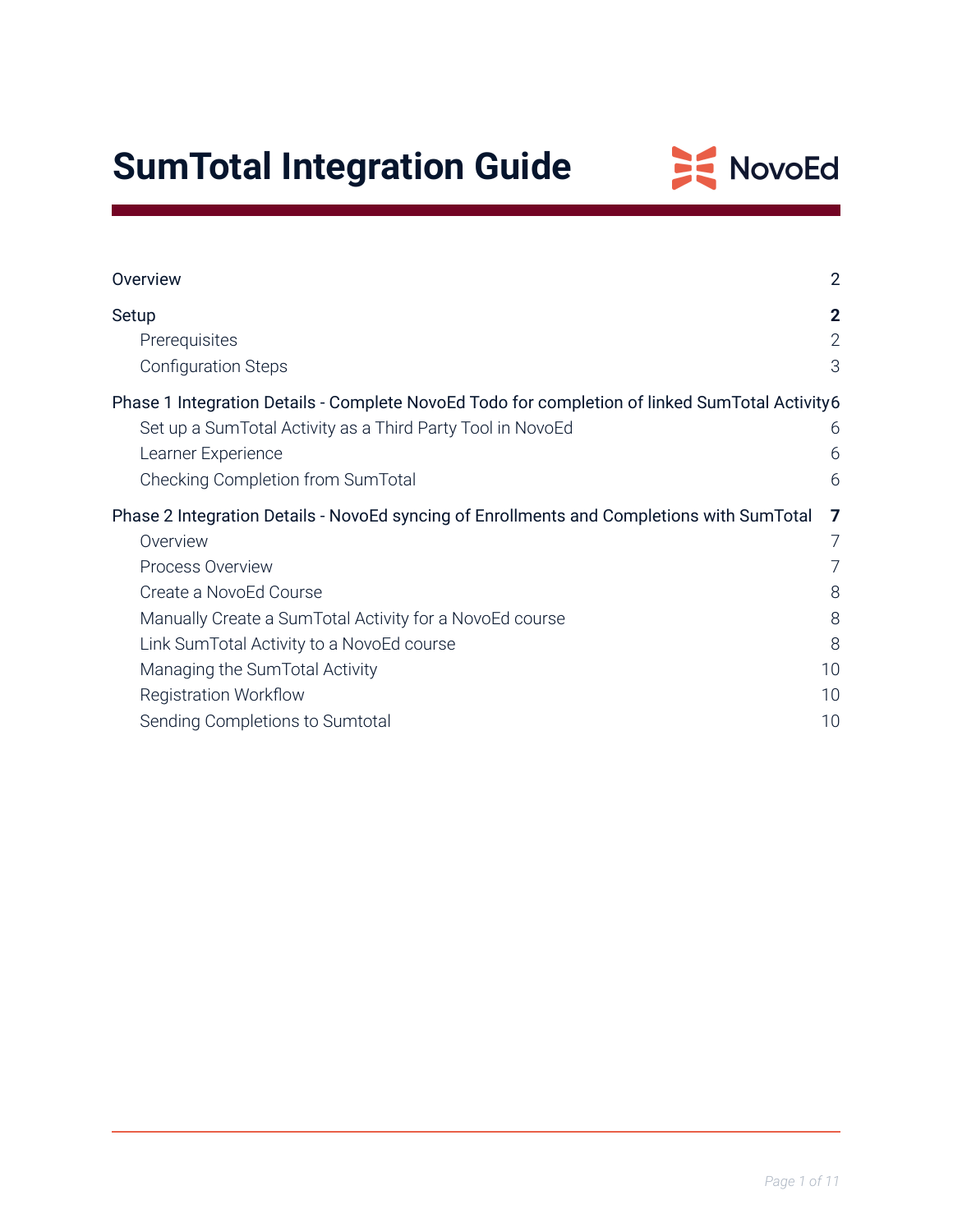

Updated: Apr 29, 2022

## **Overview**

This document is intended for a NovoEd Org Admin who is also a SumTotal System Admin and serves as a guide for the setup and configuration of NovoEd's SumTotal integration.

# <span id="page-1-0"></span>**Setup**

### <span id="page-1-1"></span>**Prerequisites**

- 1. An administrator with the Org Admin role in NovoEd
- 2. The integration must first be enabled by your NovoEd customer success manager for the NovoEd instance.
- 3. Single Sign On (SSO) must be configured for your NovoEd instance.
	- Consult our help desk (hello@novoed.com) for enabling SSO for your institution if it is not enabled.
	- The NovoEd technical solutions team can enable testing SumTotal integration without SSO; however, using the integration at scale requires SSO.
- 4. The integration requires API access and the setup of a SumTotal OAuth Client. Make sure you have administrator access or have had this step completed ahead of time.
- 5. In NovoEd, configure your organization level profile settings and ensure that a field for the SumTotal Username is introduced and integrated with SSO.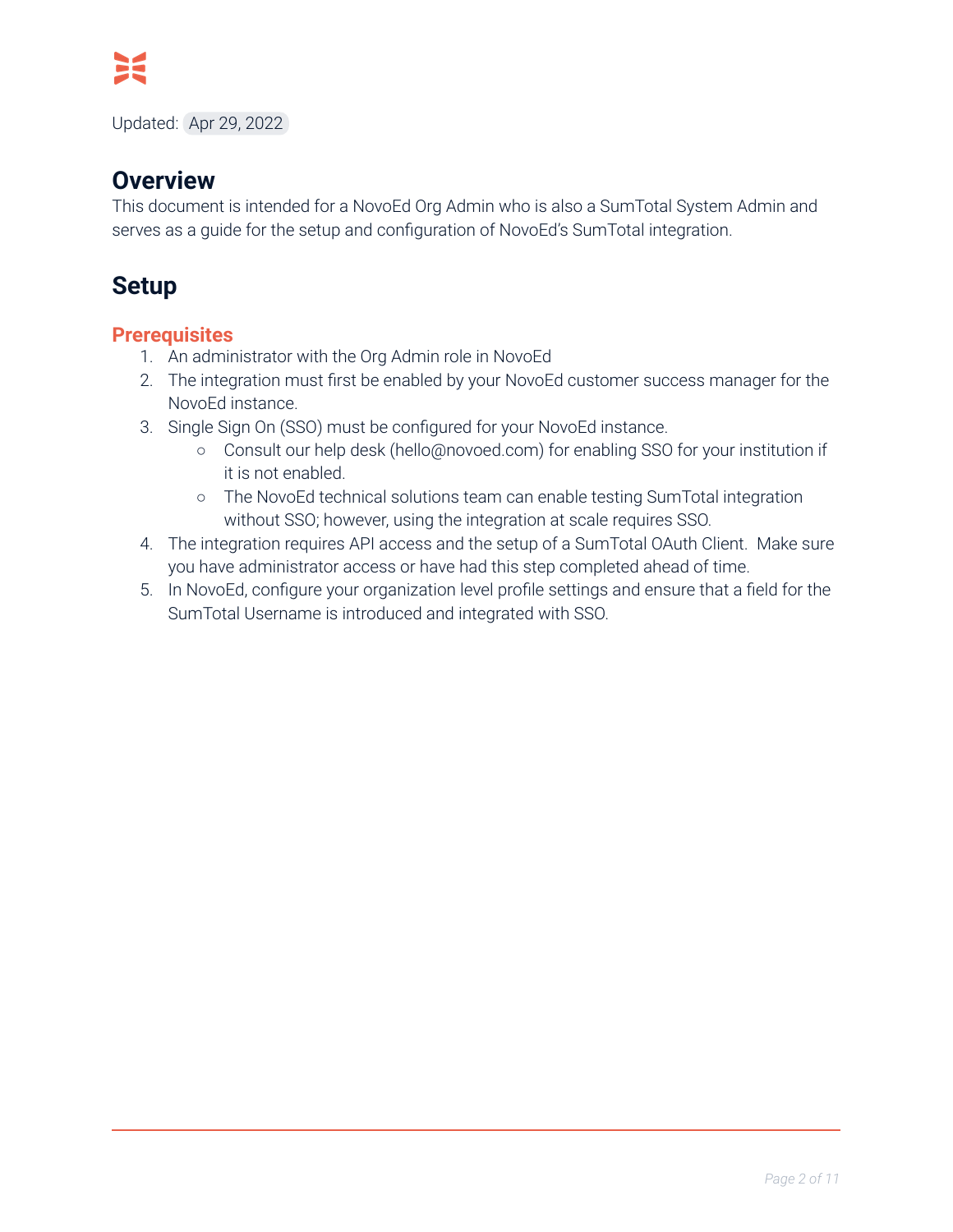### <span id="page-2-0"></span>**Configuration Steps**

- 1. Create a SumTotal OAuth Client to be used to make the API call for the integration. To do this you must login as an administrator and complete the following steps.
	- Navigate to Administration / System / Configuration / Technical Configuration / OAuth Configuration
	- Click + Add
	- Create a Client with the Following
		- Client Name: NovoEd Integration
		- Client Id: Copy the key down to share with NovoEd
		- Client Secret: Copy the secret down to share with NovoEd
		- Allowed Grant Types: Client Credentials
		- Settings: Enabled Checked
		- Service Account User: Leave Blank
		- Access Token Lifetime (minutes): 120
		- Scopes: allapis checked
	- Click Submit

#### **EDIT**

| <b>Client Name</b>                                                                                                                                                   |               |
|----------------------------------------------------------------------------------------------------------------------------------------------------------------------|---------------|
| NovoEd Integration                                                                                                                                                   |               |
| Client Id                                                                                                                                                            |               |
| $\circledast$<br>                                                                                                                                                    |               |
| <b>REGENERATE</b><br>COPY                                                                                                                                            |               |
| <b>Client Secret</b>                                                                                                                                                 |               |
| $\circledast$                                                                                                                                                        |               |
| <b>REGENERATE</b><br>COPY                                                                                                                                            |               |
| <b>Allowed Grant Types</b><br>○ Authorization Code<br>Client Credentials<br>○ Resource Owner Password<br>(legacy)                                                    |               |
| Settings                                                                                                                                                             |               |
| <b>Z</b> Enabled                                                                                                                                                     |               |
| <b>Service Account User</b>                                                                                                                                          |               |
| <b>ADVANCED SEARCH</b><br><b>CLEAR</b><br>ALL RESULTS ~<br><b>Search Users</b>                                                                                       |               |
| Access Token Lifetime (minutes)                                                                                                                                      |               |
| 120                                                                                                                                                                  |               |
| Scopes<br>allapis $\bigcap$ odataapis $\bigcap$ xapi:root $\bigcap$ xapi:readall $\bigcap$ xapi:writeall $\bigcap$ xapi:all $\bigcap$ xapi:read $\bigcap$ xapi:write |               |
| CANCEL                                                                                                                                                               | <b>SUBMIT</b> |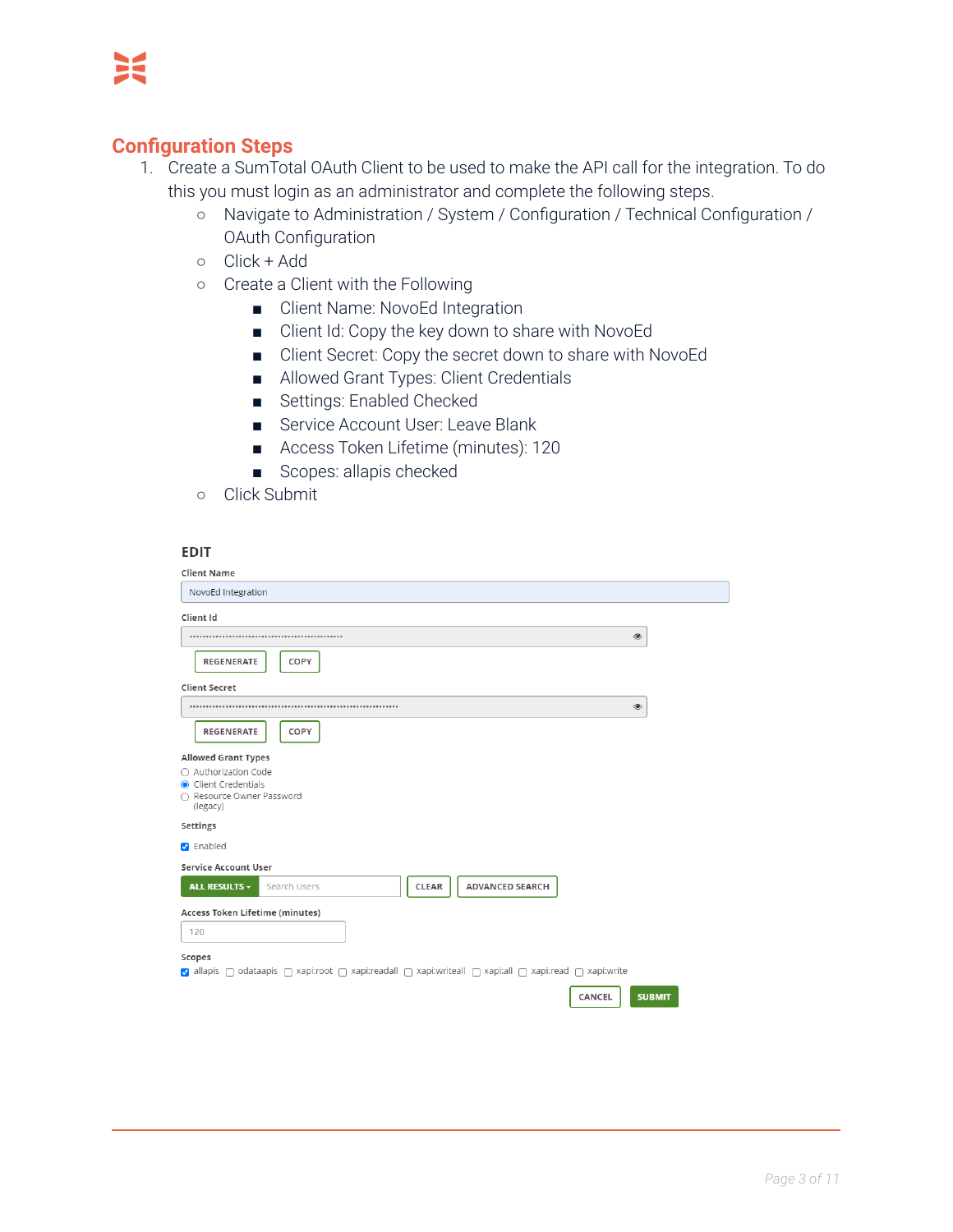- 2. Log in to NovoEd using your Org Admin credentials and navigate to the "Configure LMS Integration" section of "Advanced Settings."
	- o After logging in, click the gear icon  $\frac{100}{100}$  in the left-hand navigation.
	- Scroll down to the "Configure LMS Integration" section.
	- Click "Configure" to open the "Configure LMS Integration" modal.

| Configure LMS Integration                                                                                                                 |
|-------------------------------------------------------------------------------------------------------------------------------------------|
| You can enable a programatic integration with your LMS to sync your NovoEd courses and learner completions into the<br>LMS automatically. |
| Configure                                                                                                                                 |

- 3. Select your LMS provider.
	- Choose "SumTotal" from the "Select LMS Provider" dropdown.
	- *Note*: If this option is unavailable, the integration has not yet been enabled. Please contact your NovoEd Customer Success Manager for assistance.

|                                  | SumTotal          |                                  |
|----------------------------------|-------------------|----------------------------------|
| To configure integration with S  | Saba Cloud        | te an OAuth Client and share the |
| API Endpoint, Client ID, and Sec | SumTotal<br>✓     |                                  |
| API Endpoint                     | Coming soon: CSOD |                                  |
| <b>API Endpoint</b>              |                   | $\star$                          |
| Client ID                        |                   |                                  |
| Client ID                        |                   | $\star$                          |
|                                  |                   |                                  |

Authorize

- 4. Enter your SumTotal authentication details.
	- SumTotal API Endpoint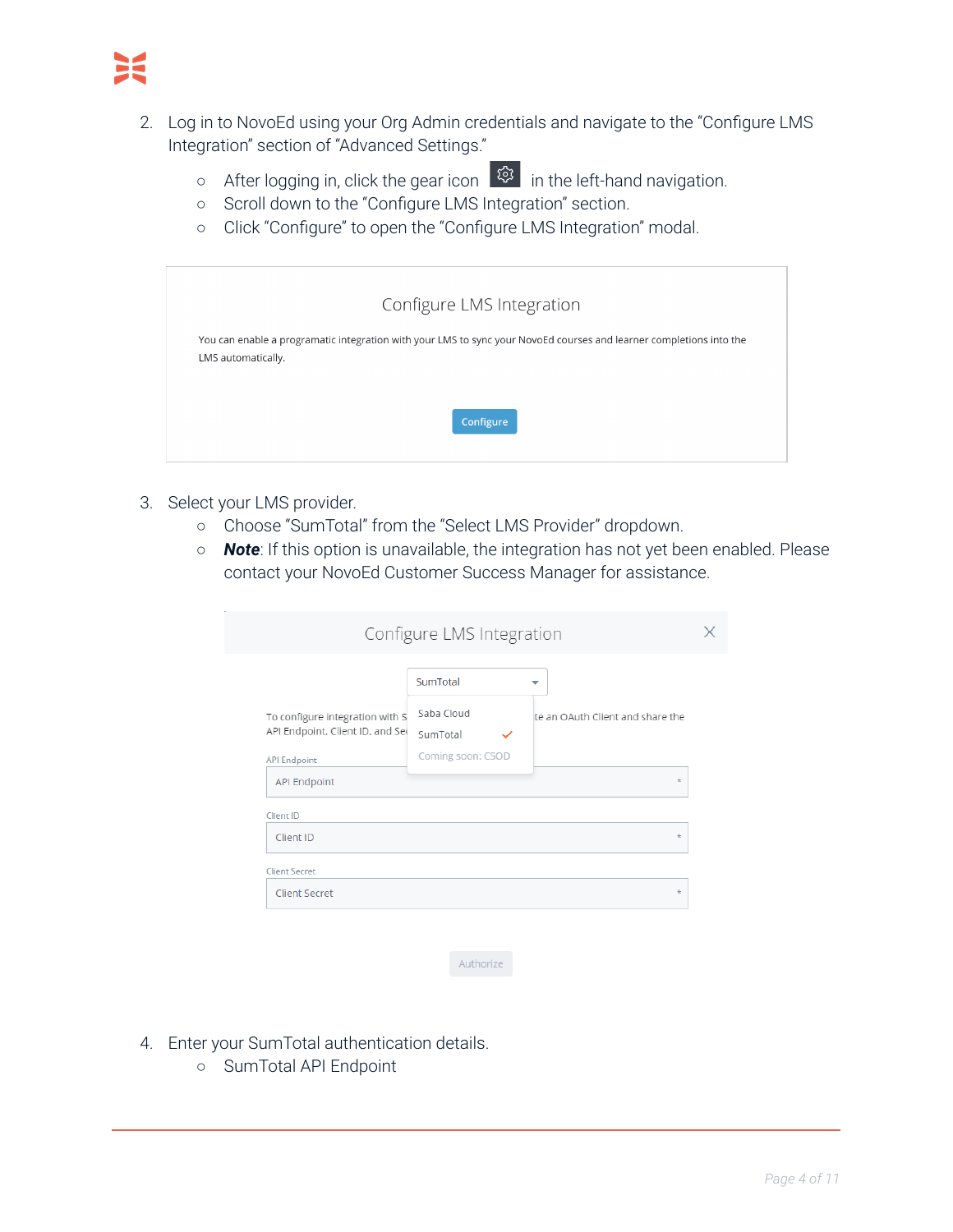- Might look something like https://*{companyname}*.sumtotal.host or https://{companyname}.stage.sumtotal.host
- SumTotal Client ID and Client Secret
- SumTotal username and password (as configured in step 1)
- Click "Authorize" to initiate authorization.
- 5. Choose your integration settings:

|               | SumTotal Integration Settings                                                            |  |
|---------------|------------------------------------------------------------------------------------------|--|
|               | Please select the field that will have users' SumTotal Username. The SumTotal username   |  |
|               | must be synced into each learner's profile in order to sync enrollments and completions. |  |
| Please select |                                                                                          |  |

○ Choose the NovoEd organization profile field which identifies each user's SumTotal username

Once configured, the "Configure LMS Integration" section within "Advanced Settings" will be populated with details on the integration configuration. An option to disable the integration will be visible and existing courses that meet the synchronization criteria will begin to sync in the background.

# Configure LMS Integration

You have configured integration with SumTotal LMS. This integration allows NovoEd to get completion information for SumTotal activities linked as Web Link third-party tool activities in a lesson.

**Disable SumTotal Integration**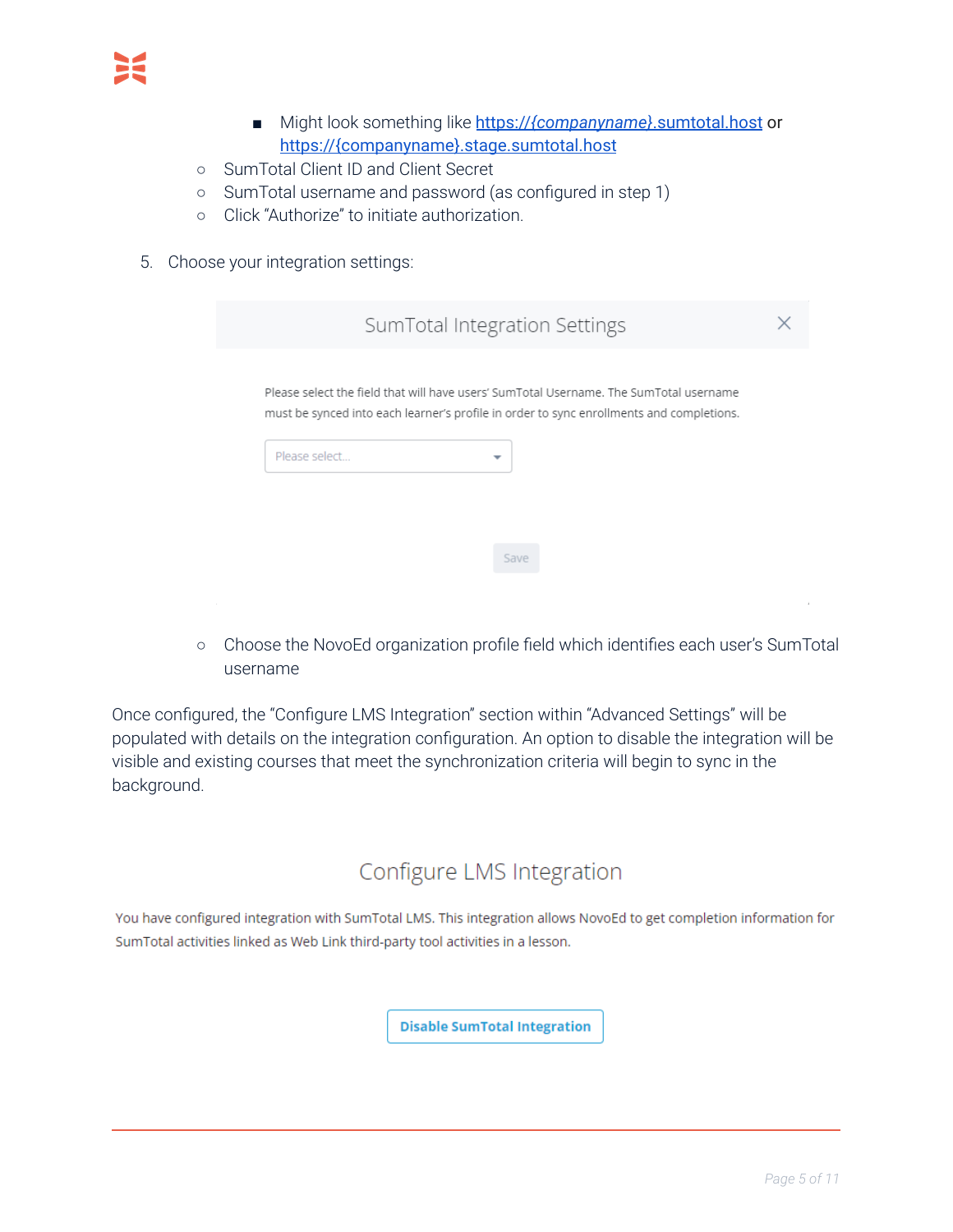# <span id="page-5-0"></span>**Phase 1 Integration Details - Complete NovoEd Todo for completion of linked SumTotal Activity**

#### *Delivered 12/15/21*

The first phase of the SumTotal integration allows NovoEd to get completion of third party tool web link activities from SumTotal when linked to a SumTotal activity

### <span id="page-5-1"></span>**Set up a SumTotal Activity as a Third Party Tool in NovoEd**

Once the SumTotal Integration is authenticated, it is possible to include a SumTotal Activity as a third party tool activity/to do in NovoEd and have NovoEd completion of the to do/awarding of points be based on completion in SumTotal.

To add a SumTotal Activity as a NovoEd activity in a course:

- 1. Add a Web Link third party tool in a NovoEd lesson. Enter the Launch URL for the SumTotal Activity in NovoEd.
	- a. Go into the course in question > choose a lesson page > go into edit mode > choose [+ADD] > choose WEBLINK from the left hand menu.
	- b. The Third party activity must be configured to have points and/or be set as a To do within the course.
	- c. This will allow changing the header/name for the activity as well as the header activity type.
- 2. When the Integration is configured and the web link activity a to do/has points, NovoEd will recognize a SumTotal launch URL. The UI will be updated to include specific help text and a "Check my Progress'' button will replace the normal "I'm done" button.

#### <span id="page-5-2"></span>**Learner Experience**

For a third party tool integrated into SumTotal, the "I'm done" button will be replaced with a "Check my Progress" button. The "Check My Progress" button will be disabled for the learner until they click on the link at least once. NovoEd will record the first click of the link and will change the progress of the NovoEd activity to In Progress in addition to enabling the button.

Please note: The learner may click the "Check My Progress" button any time to check their progress on SumTotal. This will make an API call to SumTotal and complete the activity/to do in NovoEd if Sumtotal returns it as completed.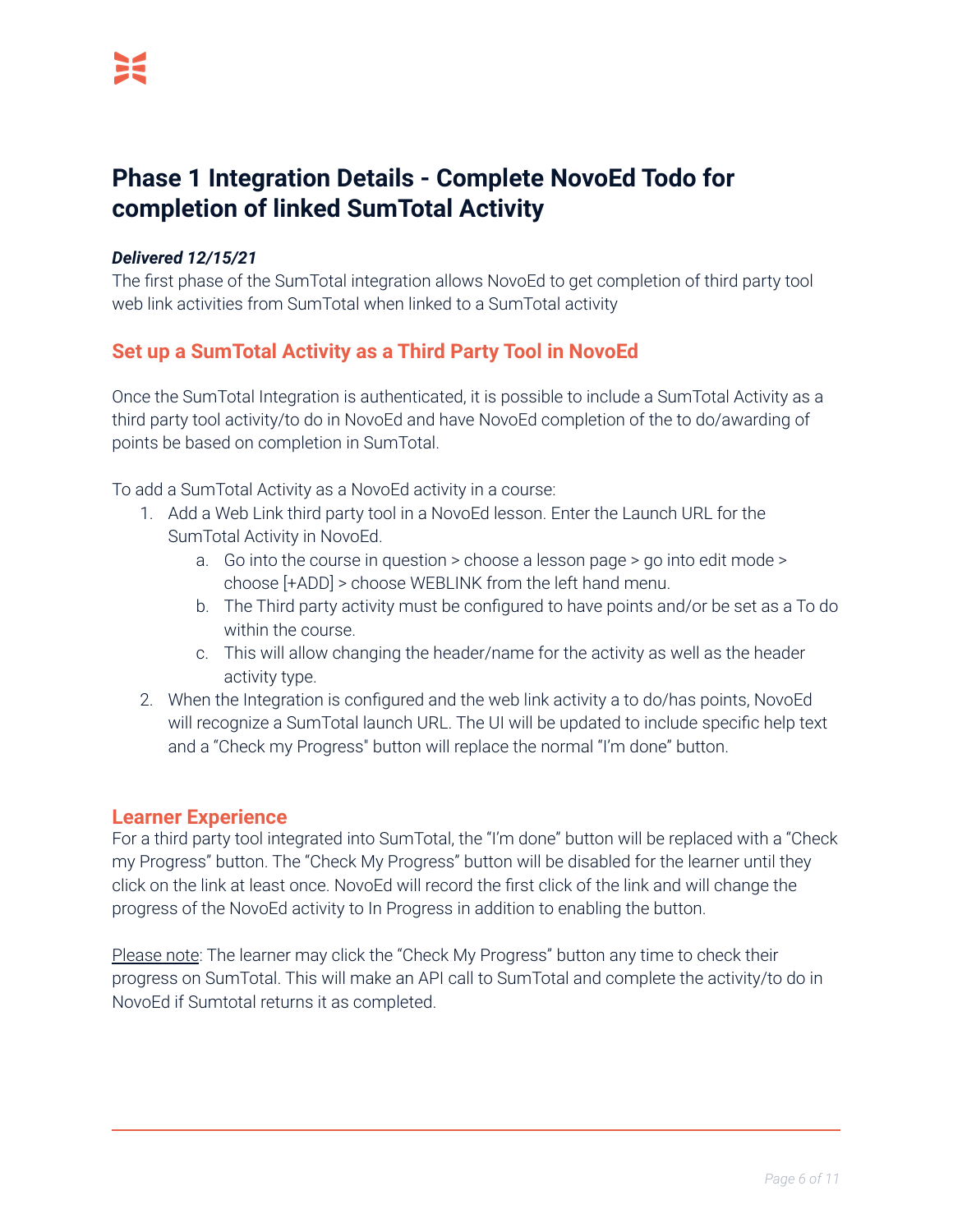### <span id="page-6-0"></span>**Checking Completion from SumTotal**

In addition to checking the progress for a learner who clicks the "check my progress" button, NovoEd will check progress from SumTotal to update as follows

- Nightly job that checks activity completion for learners who clicked the link but did not get completion recorded yet.
- If the user clicks the next or previous button to navigate to a new lesson after clicking the link.

# <span id="page-6-1"></span>**Phase 2 Integration Details - NovoEd syncing of Enrollments and Completions with SumTotal**

### <span id="page-6-2"></span>*Delivered 2/18/22*

### **Overview**

This SumTotal integration has the following goals and benefits

- Allows SumTotal to be the point of discovery and entry into a NovoEd course by having a SumTotal Activity that links to a NovoEd course and syncs enrollment and completions
- Syncs enrollments made in NovoEd, by admin, API, or self enrollment by learner, back to SumTotal Activity Roster, so SumTotal Activity roster is always updated even if learners enrolled directly in NovoEd
- Allows SumTotal Activity Roster to be source of truth for controlling access to courses in NovoEd with closed registration type, for letting a user in NovoEd self-enroll in a NovoEd program with a closed registration type
- Allows SumTotal to be the system of record for all completions, by sending Completions of the NovoEd course to SumTotal

Due to current limitations in SumTotal API, this integration does not automatically sync released, production NovoEd courses to the SumTotal catalog of Learning Activities or push metadata updates. Instead, a manual process is needed to create and update a Sumtotal activity and it must be manually linked to a NovoEd course to sync enrollments and completion.

### <span id="page-6-3"></span>**Process Overview**

SumTotal does not currently offer an API to create or update an activity in SumTotal, so it is not currently possible for NovoEd to automatically create a SumTotal Activity for released production courses, or to update metadata on a SumTotal Activity as it changes in NovoEd.

This means the SumTotal Activity corresponding to a NovoEd course must be manually created, linked to NovoEd, and updated as needed.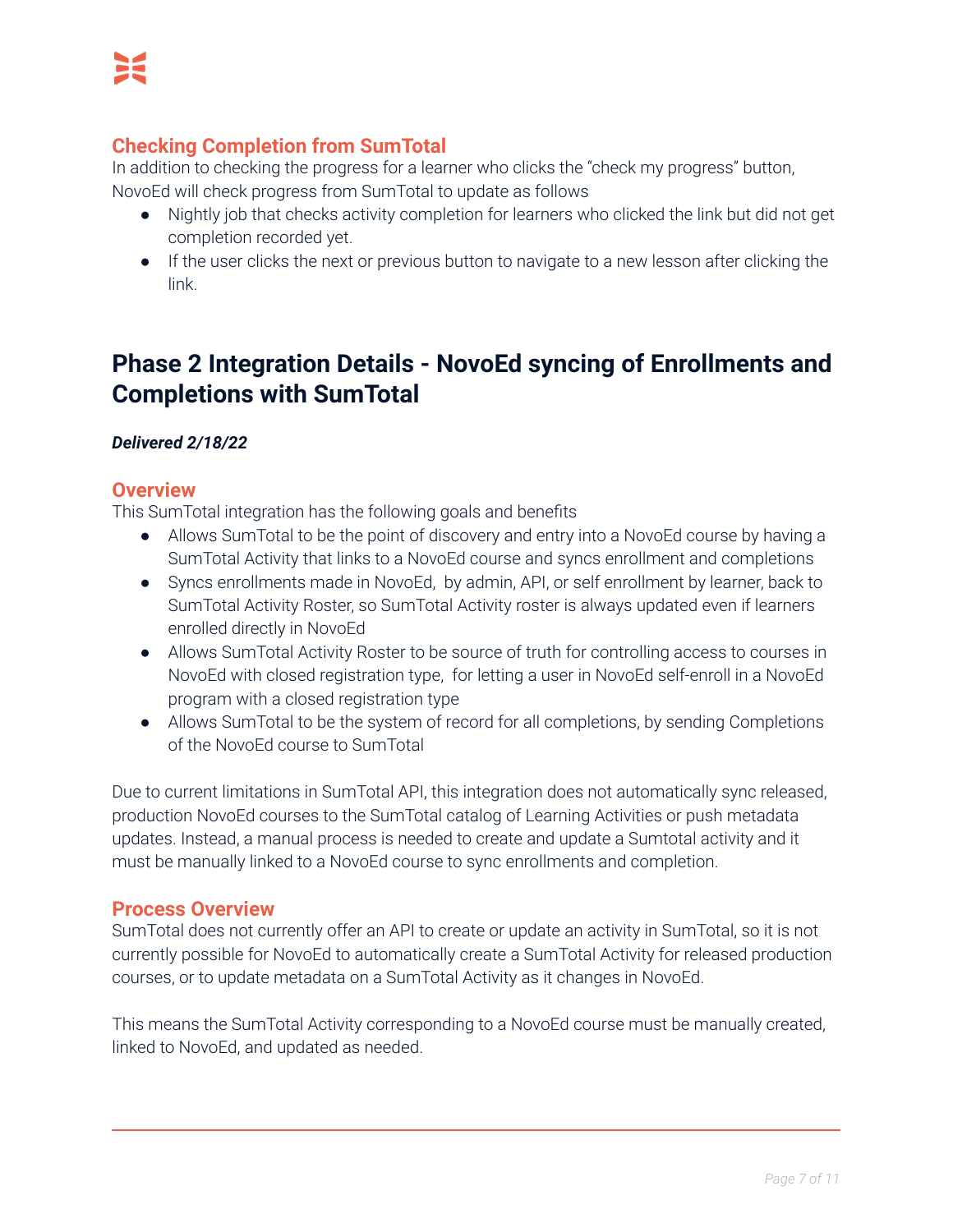

The general process is as follows:

- 1. Create NovoEd Course and make note of (copy) the launch URL.
- 2. Create SumTotal Activity adding the NovoEd launch URL to it and copy or write down activity code.
- 3. Link NovoEd Course to SumTotal Activity in NovoEd by updating the NovoEd course with the SumTotal activity code.

If successful, the NovoEd course will be linked to the SumTotal Activity to manage registration flow and sending of completions to SumTotal.

The SumTotal activity may need to be updated manually to update metadata as well as modify its visibility, either to restrict access to particular groups or to remove access if the course is ended or closed.

### <span id="page-7-0"></span>**Create a NovoEd Course**

First step is to create and build your course in NovoEd.

- The course must be a production course (not demo/sandbox) for the integration to sync.
- The course should also be released in order for learners to start accessing the course.

Navigate to the course home to integrate and copy the Course Flyer or Course Home URL. This will be the launch URL used when creating the SumTotal activity.

● A sample launch URL might look like this: <https://learn.novoed.com/lxd-ideas-to-impact-winter-2022/> or <https://learn.novoed.com/#!/courses/lxd-ideas-to-impact-winter-2022/>

### <span id="page-7-1"></span>**Manually Create a SumTotal Activity for a NovoEd course**

Admin must *manually* create a SumTotal activity for courses in NovoEd and link the to NovoEd Course to the SumTotal activities to enable enrollment and completion workflows.

- 1. Click New Activity and select a type in the upper right corner
- 2. Fill In the required fields
	- a. General Properties Required Fields
		- Name:
		- Primary Domain
		- Activity Type
			- NovoEd does not validate the Activity type as SumTotal allows custom activity types
			- Properties of Activity type must allow it to be "launchable". Recommend it support both general and web based training properties.
			- Some activity types may not work with entire integration even if it links, examples include Curriculum, Objective, Class.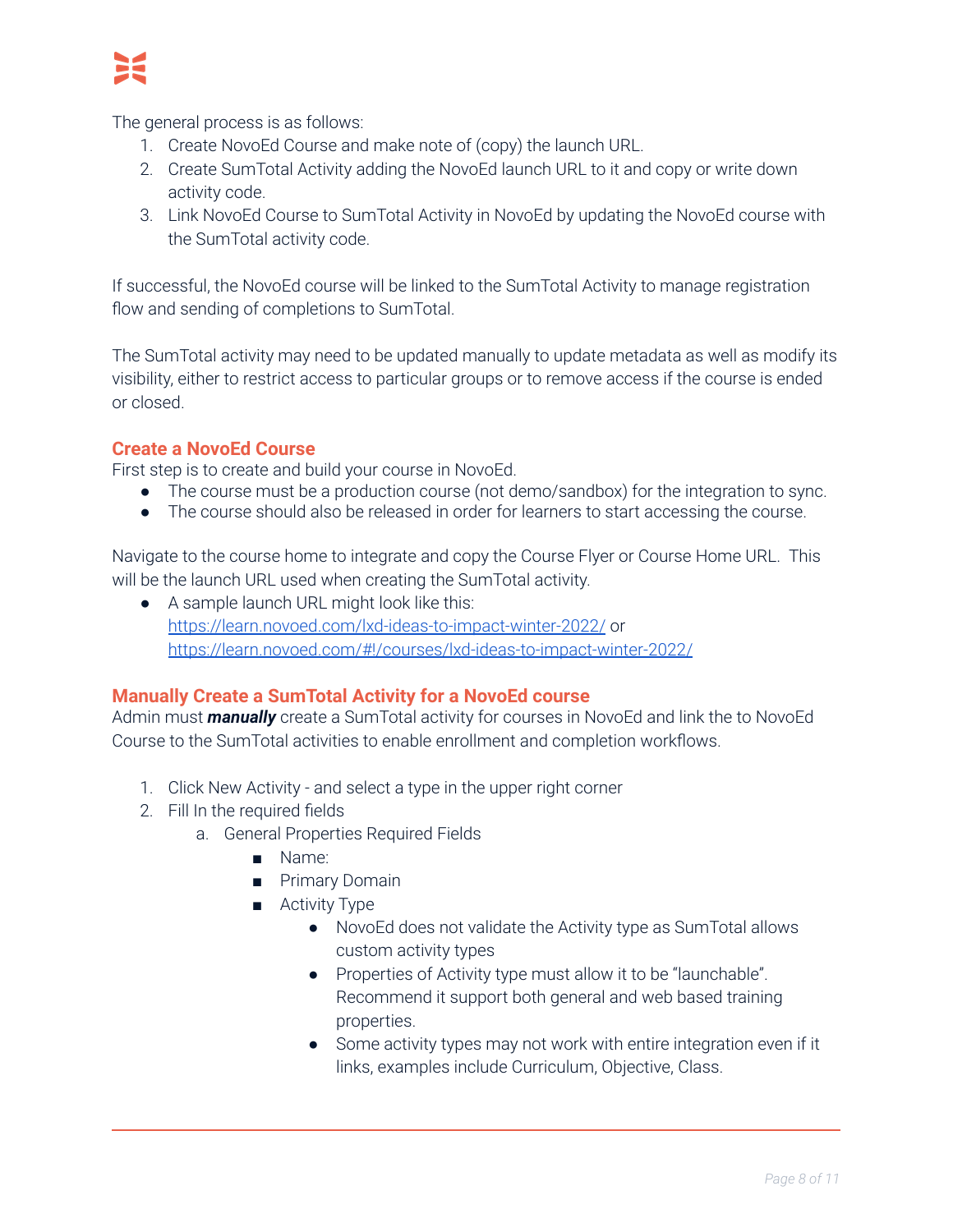- Code: Unique identifier (**This is the code that will be entered over in NovoEd**)
- Description:
- Estimated Duration
- b. Metadata Required Fields
	- Content-Type: Select from the list
- 3. Select Optional in the bottom right corner and choose Web-Based Training General
	- a. Launch Method: External Content
	- b. Launch URL: Enter the NovoEd Launch URL for the course.
- 4. Move to Production

### <span id="page-8-0"></span>**Link SumTotal Activity to a NovoEd course**

Once the SumTotal activity has been created and moved to production it can be linked to the NovoEd Course.

To link a NovoEd course to a SumTotal Activity:

1. In SumTotal, go to the desired Activity and copy the "Activity Code" from the desired SumTotal Activity



2. In NovoEd, go to the desired course's Course Basics page and scroll down to the SumTotal Integration section

| SumTotal Integration | <b>Activity Code</b>                         | Validate                                                                                                                                                                                                                      |
|----------------------|----------------------------------------------|-------------------------------------------------------------------------------------------------------------------------------------------------------------------------------------------------------------------------------|
|                      | <b>Activity ID</b>                           |                                                                                                                                                                                                                               |
|                      |                                              |                                                                                                                                                                                                                               |
|                      | released, the activity will not be editable. | Enter the SumTotal Activity Code for this course in order to enable syncing<br>of enrollments and completions with SumTotal. Only production courses<br>will sync with SumTotal, not demo/sandbox courses. Once the course is |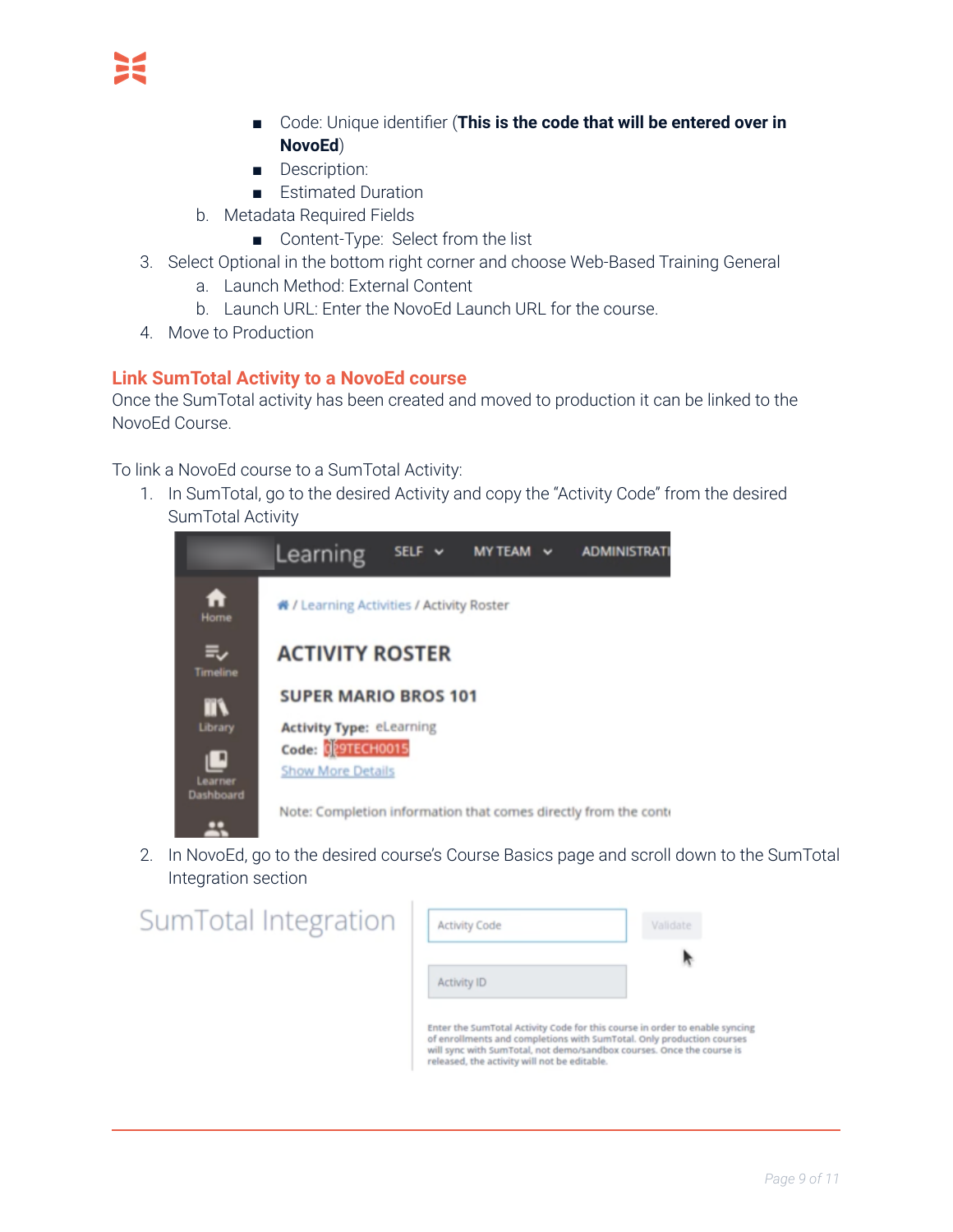3. Enter the Activity Code from the SumTotal Activity in the corresponding field in NovoEd course basic edit page, and click "Validate". This will validate the SumTotal Activity exists and can be linked to NovoEd. If successful the Activity ID will automatically be populated.

| SumTotal Integration | 029TECH0015                                                                                                                                                                                                                                                                   | Validate |
|----------------------|-------------------------------------------------------------------------------------------------------------------------------------------------------------------------------------------------------------------------------------------------------------------------------|----------|
|                      | 389416                                                                                                                                                                                                                                                                        |          |
|                      | Enter the SumTotal Activity Code for this course in order to enable syncing<br>of enrollments and completions with SumTotal. Only production courses<br>will sync with SumTotal, not demo/sandbox courses. Once the course is<br>released, the activity will not be editable. |          |

4. Save changes.

<span id="page-9-0"></span>This course in NovoEd is now linked to the SumTotal Activity to sync Enrollment and Completions!

### **Managing the SumTotal Activity**

The SumTotal admin may manage/edit the linked SumTotal Activity. For example, they may

- Update Metadata on the SumTotal Activity
- Control who can view/discover or self register in the SumTotal Activity
- Manually Register users in SumTotal
- Hide from discoverability when the course is closed.

### <span id="page-9-1"></span>**Registration Workflow**

If a learner discovers a NovoEd Course that is linked via the SumTotal integration, the learner can follow the link to NovoEd and, if not already enrolled in NovoEd, will be redirected to the course information page (aka course flyer).

From this page there is a button that will allow them to enroll in the course if they are entitled to based on the course registration type.

- If *open in organization,* anyone associated with the organization may self enroll
- If *open with entitlements*, they may self-enroll if they meet the entitlements defined on the course (e.g. open to users in a specific BU or department based on profile data)
- If *closed registration*, NovoEd will rely on SumTotal as the source of truth for who may enroll in a NovoEd course.
	- NovoEd will make an API call to SumTotal to validate if the user is on the Roster in SumTotal.
	- If yes they may self-register in NovoEd
	- If not they will not be able to.

If a learner is enrolled in NovoEd in a course linked to a SumTotal Activity, NovoEd will programatically check if they are on the Roster of the activity in SumTotal and add them if